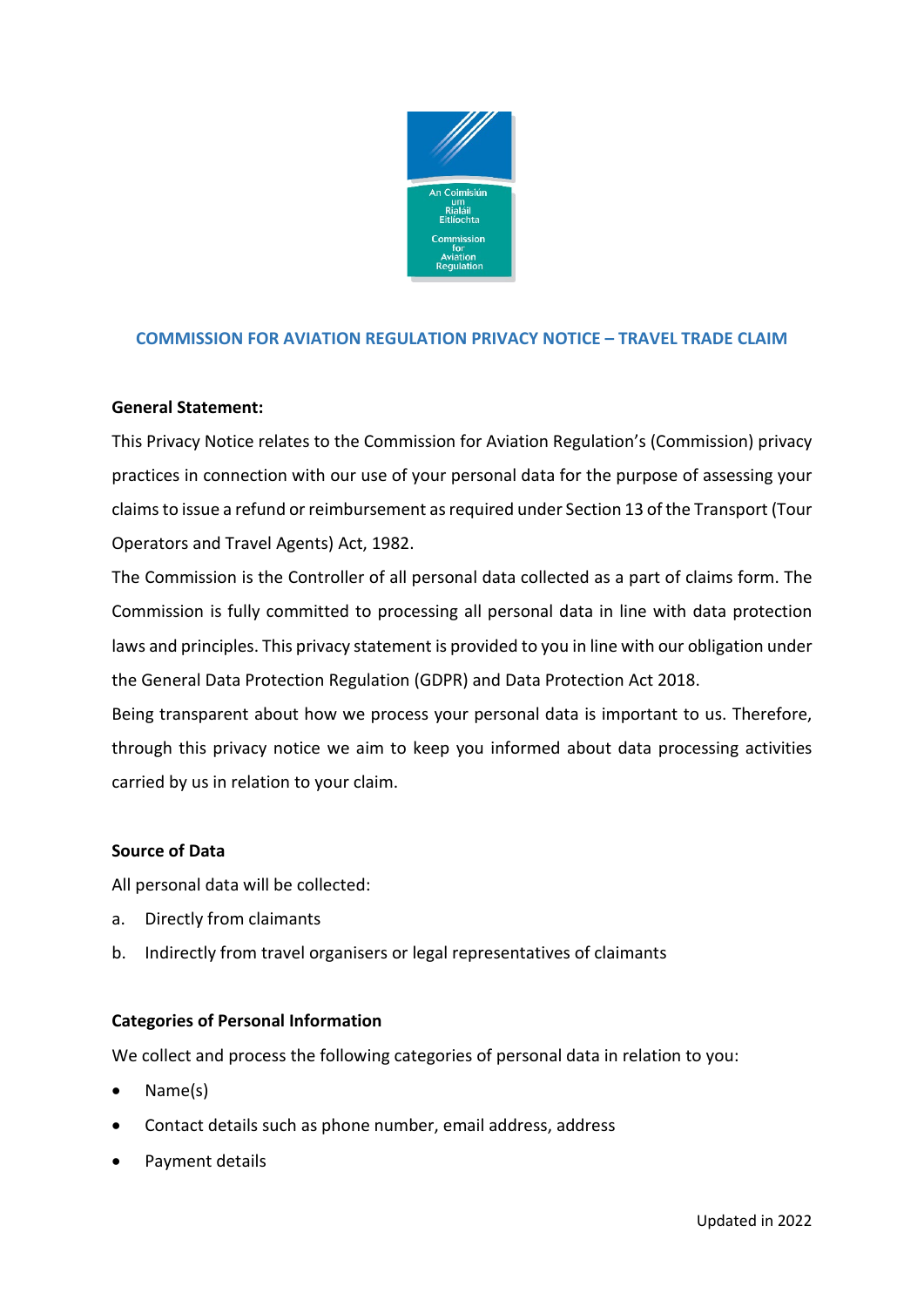- Bank statement
- Credit card statement
- **Signature**
- Bank letter with account holder's name and payee
- Any supporting documents issued from travel organisers

# **Purpose of Data Processing**

We process your personal data to:

- Assess your claim in accordance with the Transport (Tour Operators and Travel Agents) Act 1982,
- Adequately communicate with you regarding the status of your claim, seek additional information required to assess your claim and provide information regarding your claim.
- Issue a refund or reimbursement, and
- Perform all axillary activities in relation to claims processing.

### **Lawful Basis for Data Processing**

We process your personal data to comply with our legal obligation under the Transport (Tour operators and Travel Agents) Act 1982, i.e., to assess your claim and issue a refund or reimbursement.

What protection is in place to ensure security of data on mobile phones?

### **Automated Decision-Making**

Claimants will not be subjected to automated decision making by the Commission.

#### **Data Sharing**

We will only share your personal data with internal and external auditors.

# **Data Security**

We have implemented appropriate technical and organizational measures to prevent your personal data from being accidentally lost, used or accessed in an unauthorized way, altered or accidentally disclosed. These measures include, but are not limited to, policies and procedures, access controls, encryption and password protection. The Commission staff and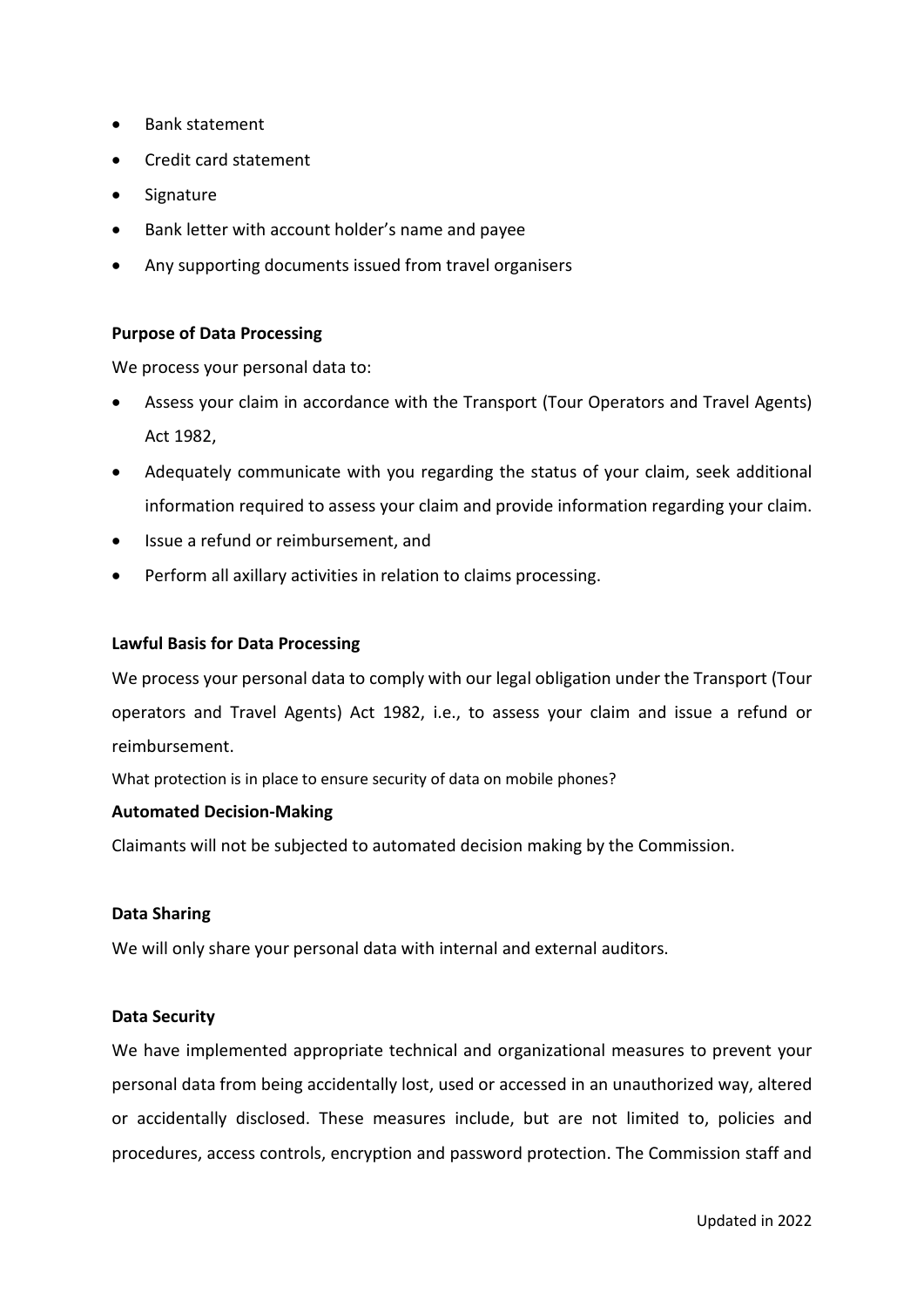the third parties with whom the data is shared have a legal duty to keep information about you confidential and safe whether it is held in paper or electronic format.

### **Data Retention**

All personal data obtained to assess your claim will be retained in line with our Data Retention and Destruction Schedule. We will securely destroy or delete your personal data after our audits are completed.

### **Data Subject Rights**

As a data subject you have the following rights under the GDPR:

- a. Right to access your personal data
- b. Right to have any incorrect personal data rectified
- c. Right to have your personal data erased (where appropriate)
- d. Right to object or restrict processing of your personal data
- e. Right to request for transfer your data to another organisation
- f. Right not to be subjected to automated decision making and profiling

If you wish to exercise any of the above rights, please contact our Data Protection Officer using the contact details below:

Email: [dpo@aviationreg.ie](mailto:dpo@aviationreg.ie)

Phone: +353 16 346 851

Postal Address: Earlsfort Centre, 6 Earlsfort Terrace, Dublin 2, D02 W773

#### **Right to Lodge a Complaint**

In addition to the rights mentioned above, you also have the right to lodge a complaint with a supervisory authority, which in Ireland is the Data Protection Commission using the following contact details:

E-mail: [info@dataprotection.ie](mailto:info@dataprotection.ie)

Telephone: +35 376 110 4800

Fax: +353 57 868 4757